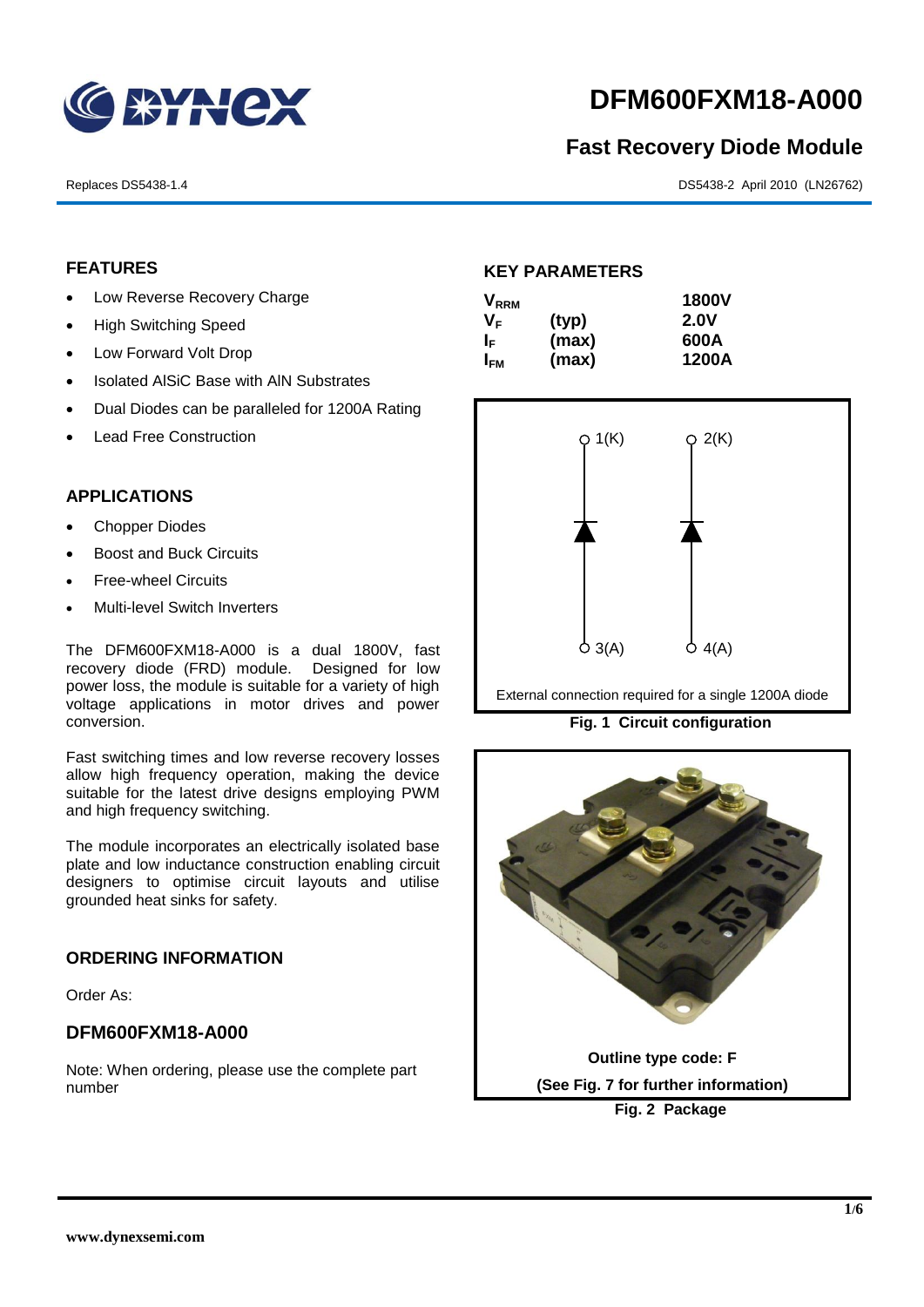# **ABSOLUTE MAXIMUM RATINGS**

Stresses above those listed under 'Absolute Maximum Ratings' may cause permanent damage to the device. In extreme conditions, as with all semiconductors, this may include potentially hazardous rupture of the package. Appropriate safety precautions should always be followed. Exposure to Absolute Maximum Ratings may affect device reliability.

### **Tcase = 25°C unless stated otherwise**

| Symbol                  | <b>Parameter</b>                  | <b>Test Conditions</b>                                      | Max. | <b>Units</b> |
|-------------------------|-----------------------------------|-------------------------------------------------------------|------|--------------|
| <b>V</b> <sub>RRM</sub> | Repetitive peak reverse voltage   | $T_i = 125$ °C                                              | 1800 | V            |
| $\mathsf{I}_\mathsf{F}$ | Forward current (per arm)         | DC, $T_{\text{case}} = 75^{\circ}$ C, $T_i = 125^{\circ}$ C | 600  | A            |
| $I_{FM}$                | Max. forward current              | $T_{\text{case}} = 110^{\circ}C, t_{p} = 1ms$               | 1200 | A            |
| $I^2t$                  | $I2t$ value fuse current rating   | $V_R = 0$ , $t_p = 10$ ms, $T_i = 125$ °C                   | 120  | $kA^2s$      |
| $P_{\text{max}}$        | Max. transistor power dissipation | $T_{\text{case}} = 25^{\circ}C$ , $T_i = 125^{\circ}C$      | 2500 | W            |
| $V_{\sf isol}$          | Isolation voltage - per module    | Commoned terminals to base plate.<br>AC RMS, 1 min, 50Hz    | 4000 | V            |
| $Q_{PD}$                | Partial discharge - per module    | IEC1287, $V_1$ = 1900V, $V_2$ = 1400V, 50Hz RMS             | 10   | рC           |

# **THERMAL AND MECHANICAL RATINGS**

| Internal insulation material:     | AIN              |
|-----------------------------------|------------------|
| Baseplate material:               | <b>AISiC</b>     |
| Creepage distance:                | 20 <sub>mm</sub> |
| Clearance:                        | 10 <sub>mm</sub> |
| CTI (Comparative Tracking Index): | 350              |

| Symbol           | <b>Parameter</b>                                      | <b>Test Conditions</b>                        | Min   | Typ. | Max | <b>Units</b>    |
|------------------|-------------------------------------------------------|-----------------------------------------------|-------|------|-----|-----------------|
| $R_{th(i-c)}$    | Thermal resistance (per arm)                          | Continuous dissipation – junction<br>to case  |       | -    | 40  | °C/kW           |
| $R_{th(c-h)}$    | Thermal resistance -<br>case to heatsink (per module) | Mounting torque 5Nm<br>(with mounting grease) |       | ۰    | 8   | °C/kW           |
| $T_i$            | Junction temperature                                  |                                               |       | -    | 125 | $\rm ^{\circ}C$ |
| $T_{\text{stg}}$ | Storage temperature range                             |                                               | $-40$ | ۰    | 125 | $^{\circ}C$     |
|                  |                                                       | Mounting - M6                                 |       | ۰    | 5   | <b>Nm</b>       |
|                  | <b>Screw Torque</b>                                   | Electrical connections - M8                   |       | ۰    | 10  | <b>Nm</b>       |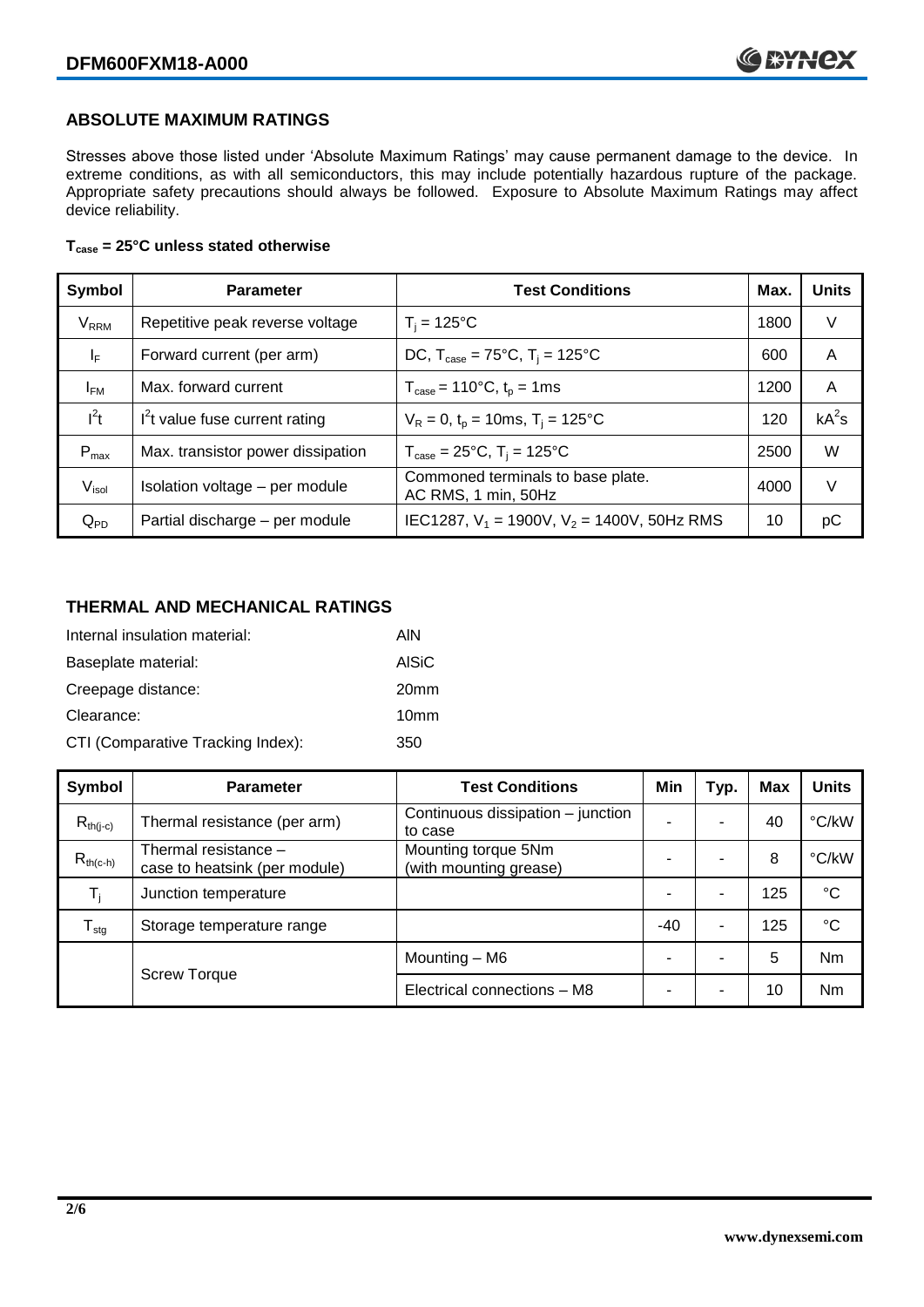# **STATIC ELECTRICAL CHARACTERISTICS – PER ARM**

# **Tcase = 25°C unless stated otherwise.**

| Symbol          | <b>Parameter</b>     | <b>Test Conditions</b>                 | Min | Typ | Max | <b>Units</b> |
|-----------------|----------------------|----------------------------------------|-----|-----|-----|--------------|
| <sup>I</sup> RM | Peak reverse current | $V_R = 1800V$ , T <sub>i</sub> = 125°C |     |     | 10  | mA           |
| $V_F$           |                      | $I_F = 600A$                           |     | 2.0 | 2.3 | v            |
|                 | Forward voltage      | $I_F = 600A$ , T <sub>i</sub> = 125°C  |     | 2.0 | 2.3 | v            |
| Lм              | Inductance           |                                        |     | 20  |     | nH           |

# **STATIC ELECTRICAL CHARACTERISTICS**

# **Tcase = 25°C unless stated otherwise.**

| Symbol | <b>Parameter</b>                                        | <b>Test Conditions</b> | Min | тур | Max | <b>Units</b> |
|--------|---------------------------------------------------------|------------------------|-----|-----|-----|--------------|
| Lм     | Module inductance<br>(externally connected in parallel) |                        |     | 15  |     | nH           |

# **DYNAMIC ELECTRICAL CHARACTERISTICS – PER ARM**

### **Tcase = 25°C unless stated otherwise**

| Symbol          | <b>Parameter</b>              | <b>Test Conditions</b>  | Min | Typ. | Max | <b>Units</b> |
|-----------------|-------------------------------|-------------------------|-----|------|-----|--------------|
| $Q_{rr}$        | Reverse recovery charge       | $I_F = 600A$            |     | 160  |     | μC           |
| 1 <sub>rr</sub> | Peak reverse recovery current | $V_R = 900V$            |     | 440  |     | Α            |
| $E_{rec}$       | Reverse recovery energy       | $dl_F/dt = 4000A/\mu s$ |     | 120  |     | mJ           |

# **Tcase = 125°C unless stated otherwise**

| Symbol    | <b>Parameter</b>              | <b>Test Conditions</b>   | Min | $\mathsf{y}$ | Max | Units |
|-----------|-------------------------------|--------------------------|-----|--------------|-----|-------|
| $Q_{rr}$  | Reverse recovery charge       | $I_F = 600A$             |     | 270          |     | μC    |
| - Irr     | Peak reverse recovery current | $V_R = 900V$             |     | 510          |     | Α     |
| $E_{rec}$ | Reverse recovery energy       | $dl_F/dt = 4000 A/\mu s$ |     | 180          |     | mJ    |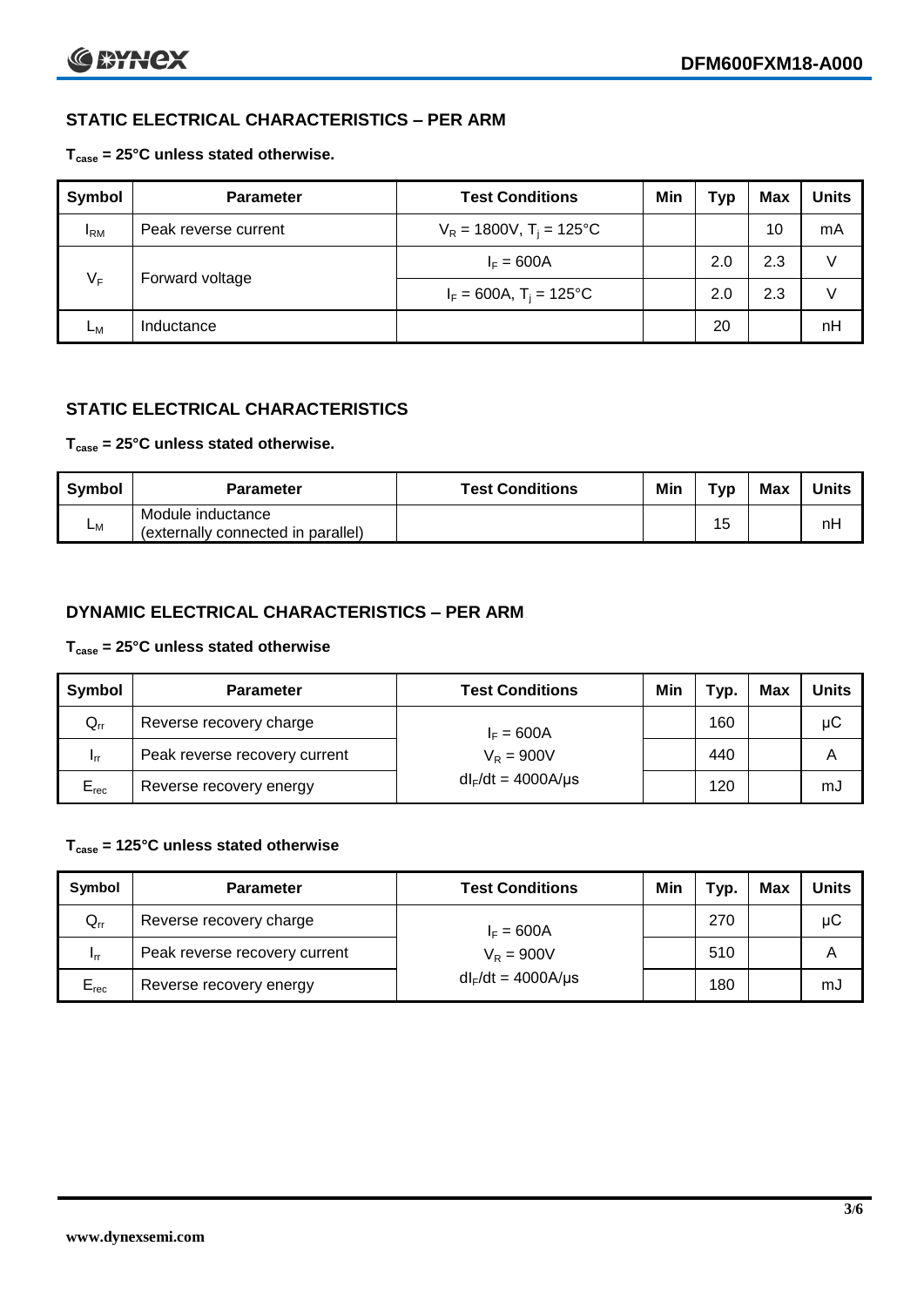

Fig. 5 DC Current rating vs case temperature **Fig. 6 RBSOA**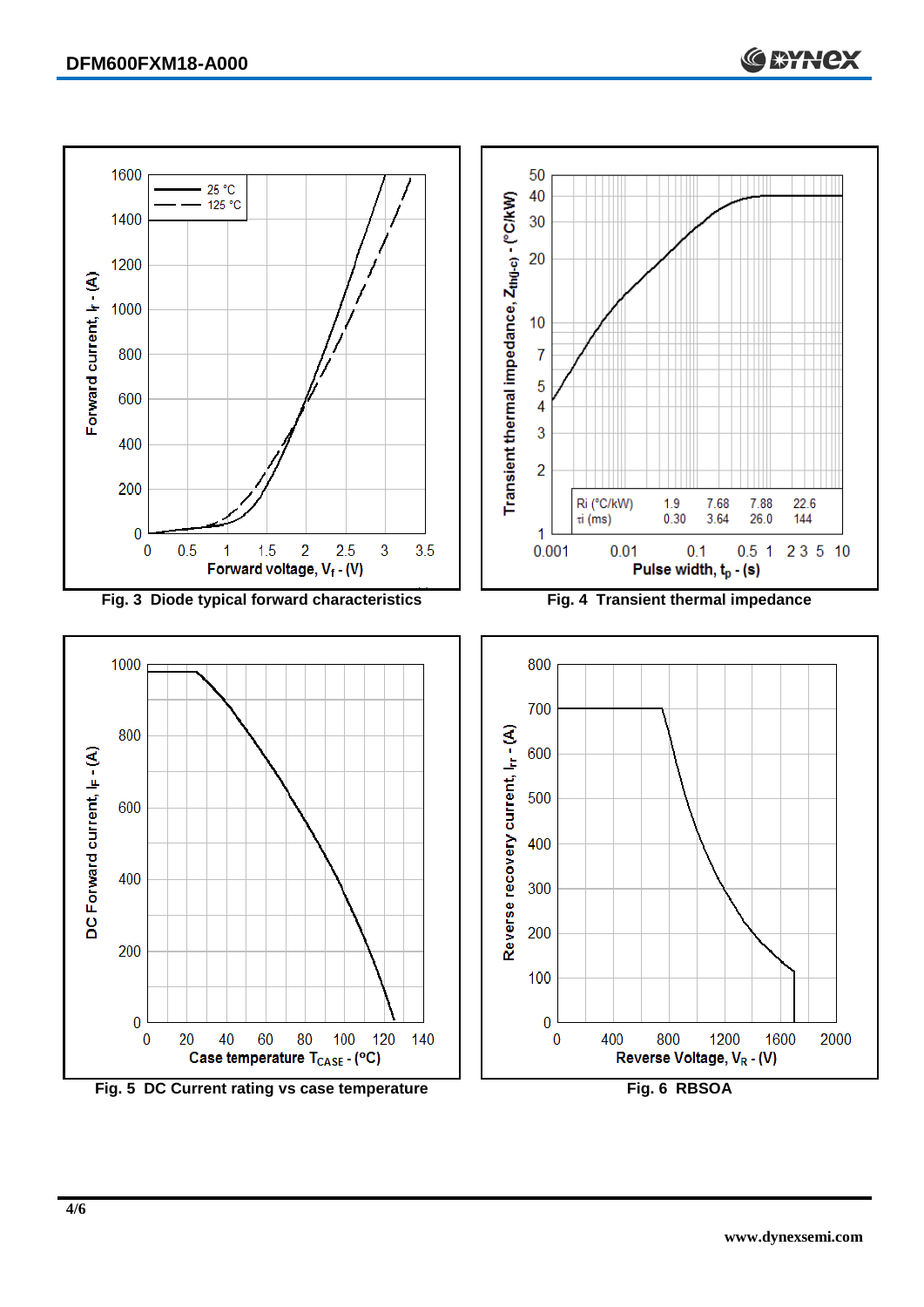



# **PACKAGE DETAILS**

For further package information, please visit our website or contact Customer Services. All dimensions in mm, unless stated otherwise. **DO NOT SCALE.**